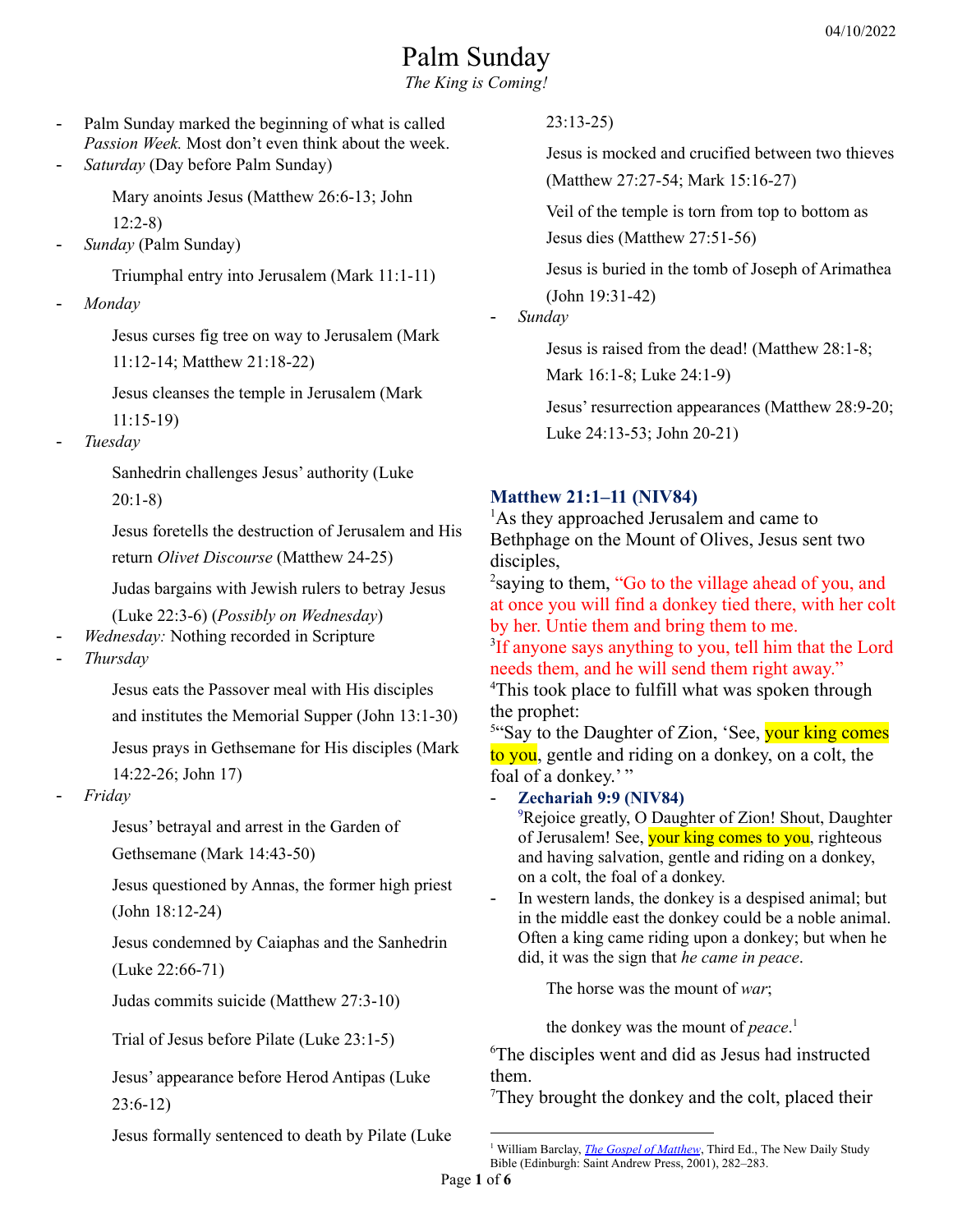cloaks on them, and Jesus sat on them.

<sup>8</sup>A very large crowd spread their cloaks on the road, while others cut branches from the trees and spread them on the road.

<sup>9</sup>The crowds that went ahead of him and those that followed shouted, "Hosanna to the Son of David!"

"Blessed is he who comes in the name of the Lord!" "Hosanna in the highest!"

<sup>10</sup>When Jesus entered Jerusalem, the whole city was stirred and asked, "Who is this?"

 $<sup>11</sup>$ The crowds answered, "This is Jesus, the prophet</sup> from Nazareth in Galilee."

Matthew is the Gospel of the King, and this is the point at which Matthew shows Jesus coming to his capital city as the rightful King of Israel. 2

# **Luke 19:28–38 (NIV84)**

<sup>28</sup>After Jesus had said this, he went on ahead, going up to Jerusalem.

 $^{29}$ As he approached Bethphage and Bethany at the hill called the Mount of Olives, he sent two of his disciples, saying to them,

<sup>30"</sup>Go to the village ahead of you, and as you enter it, you will find a colt tied there, which no one has ever ridden. Untie it and bring it here.

31 If anyone asks you, 'Why are you untying it?' tell him, 'The Lord needs it.'"

<sup>32</sup>Those who were sent ahead went and found it just as he had told them.

<sup>33</sup>As they were untying the colt, its owners asked them, "Why are you untying the colt?"

<sup>34</sup>They replied, "The Lord needs it."

<sup>35</sup>They brought it to Jesus, threw their cloaks on the colt and put Jesus on it.

<sup>36</sup>As he went along, people spread their cloaks on the road.

<sup>37</sup>When he came near the place where the road goes down the Mount of Olives, the whole crowd of disciples began joyfully to praise God in loud voices for all the miracles they had seen:

<sup>38"</sup>Blessed is the king who comes in the name of the Lord!" "Peace in heaven and glory in the highest!"

- *The great insight* was that this Jesus really is "the King who comes in the name of the Lord" (Luke 19:38). He was the Messiah, the Son of David, the long-awaited Ruler of Israel, the fulfillment of all God's promises.

> But *the great misunderstanding* was that he would enter Jerusalem and by his mighty works, take his

throne and make Israel free from Rome. 3

- The people wanted Jesus on their own terms, and they would not bow to a King who was not of their liking, even though He was the Son of God. They wanted Jesus to destroy Rome but not their cherished sins or their hypocritical, superficial religion.

But He would not deliver them on their terms, and

they would not be delivered on His.

He was not a Messiah who came to offer a cure-all

of external peace in the world but to offer the infinitely greater blessing of internal peace with God. 4

They were totally earthbound, materialistic, and self-satisfied. They were interested only in the kingdoms of this world, not the kingdom of heaven.

They would have accepted Jesus as an earthly

king, but they would not have Him as their heavenly King.<sup>5</sup>

The people wanted to be "saved, now!" Saved from what?

Saved from the tyrannical rulers of Rome.

Saved from hunger, sickness, poverty and death.

Saved from any physical discomfort.

# **John 6:1–15 (NIV84)**

<sup>1</sup>Some time after this, Jesus crossed to the far shore of the Sea of Galilee (that is, the Sea of Tiberias),

<sup>2</sup> and a great crowd of people followed him because they saw the miraculous signs he had performed on the sick.

<sup>3</sup>Then Jesus went up on a mountainside and sat down with his disciples.

<sup>4</sup>The Jewish Passover Feast was near.

<sup>5</sup>When Jesus looked up and saw a great crowd coming toward him, he said to Philip, "Where shall we buy bread for these people to eat?"

 ${}^{6}$ He asked this only to test him, for he already had in mind what he was going to do.

<sup>7</sup>Philip answered him, "Eight months' wages would not buy enough bread for each one to have a bite!" <sup>8</sup>Another of his disciples, Andrew, Simon Peter's brother, spoke up,

<sup>9"</sup>Here is a boy with five small barley loaves and two

<sup>2</sup> James Montgomery Boice, *The Gospel of [Matthew](https://ref.ly/logosres/boicecm61bmt?ref=Bible.Mt21.1-11&off=7801&ctx=r+is+it+emphasized.+~Matthew+is+the+Gospe)* (Grand Rapids, MI: Baker Books, 2001), 436.

<sup>3</sup> John Piper, *Sermons from John Piper [\(2000–2014\)](https://ref.ly/logosres/srmpiper2000?art=sermon.129&off=4731&ctx=t+misunderstanding.+~The+great+insight+wa)* (Minneapolis, MN: Desiring God, 2014).

<sup>4</sup> John F. MacArthur Jr., *[Matthew](https://ref.ly/logosres/mattmntc?ref=Bible.Mt21.8-9&off=5885&ctx=s%EF%BB%BF%E2%80%9D+(%EF%BB%BFLuke+19%3a14%EF%BB%BF).%0a~The+people+wanted+Je)*, vol. 3, MacArthur New Testament Commentary (Chicago: Moody Press, 1985), 262.

<sup>5</sup> John F. MacArthur Jr., *[Matthew](https://ref.ly/logosres/mattmntc?ref=Bible.Mt21.10-11&off=1481&ctx=d+and+His+lordship.+~They+were+totally+ea)*, vol. 3, MacArthur New Testament Commentary (Chicago: Moody Press, 1985), 264.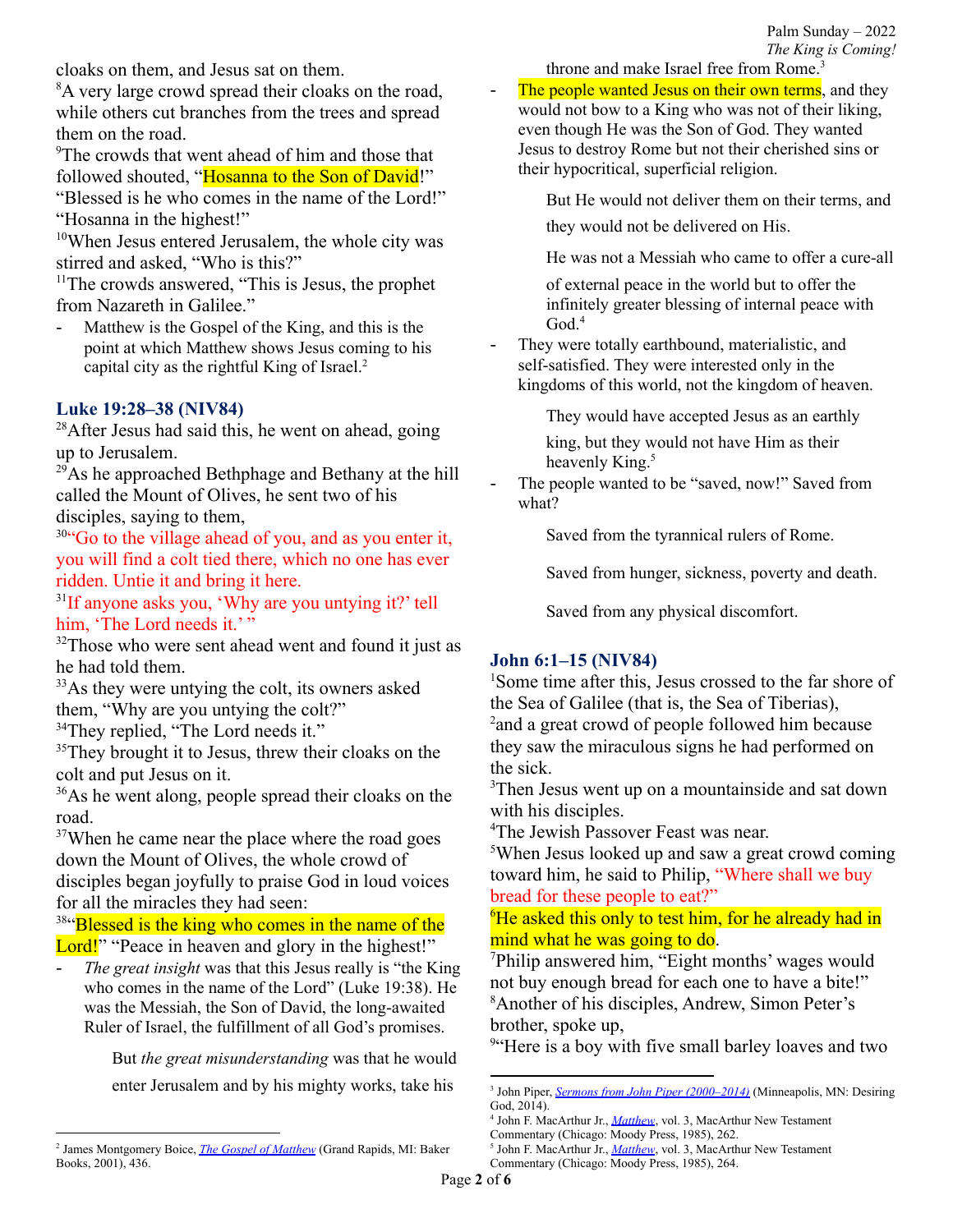small fish, but how far will they go among so many?" <sup>10</sup>Jesus said, "Have the people sit down." There was plenty of grass in that place, and the men sat down, about five thousand of them.

<sup>11</sup> Jesus then took the loaves, gave thanks, and distributed to those who were seated as much as they wanted. He did the same with the fish.

 $12$ When they had all had enough to eat, he said to his disciples, "Gather the pieces that are left over. Let nothing be wasted."

 $13$ So they gathered them and filled twelve baskets with the pieces of the five barley loaves left over by those who had eaten.

 $14$ After the people saw the miraculous sign that Jesus did, they began to say, "Surely this is the Prophet who is to come into the world."

<sup>15</sup> Jesus, knowing that they intended to come and make him king by force, withdrew again to a mountain by himself.

#### **John 12:17–23 (NIV84)**

 $17$ Now the crowd that was with him when he called Lazarus from the tomb and raised him from the dead continued to spread the word.

 $18$ Many people, because they had heard that he had given this miraculous sign, went out to meet him.

<sup>19</sup>So the Pharisees said to one another, "See, this is getting us nowhere. Look how the whole world has gone after him!"

 $20$ Now there were some Greeks among those who went up to worship at the Feast.

 $21$ They came to Philip, who was from Bethsaida in Galilee, with a request. "Sir," they said, "we would like to see Jesus."

 $22$ Philip went to tell Andrew; Andrew and Philip in turn told Jesus.

<sup>23</sup>Jesus replied, "The hour has come for the Son of Man to be glorified.

- *James Montgomery Boice:* I do not know what Andrew and Philip were expecting when they first told Jesus that the Greeks had come to see him. But I am certain they were completely surprised by his answer. They might have expected him to say, "I am not seeing Greeks now." Or, again, "I would be glad to see them." But Jesus voiced neither of these. Instead, he seems to have looked upon the coming of the Greeks as a sign that the climax of his mission had at last arrived; for he said, "The hour has come for the Son of Man to be glorified" (v. 23). $<sup>6</sup>$ </sup>

ministry, his mother, Mary, wanted Jesus to reveal himself in glory. He replied, "My hour has not yet come" (John 2:4).

Later, at the Feast of Tabernacles, his brothers

urged him to glorify himself by performing miracles. Jesus answered, "My time has not yet come" (7:5). Later, the authorities failed to arrest him "<mark>because his hour had not yet come</mark>" (8:20).<sup>7</sup>

- This was a turning point in Jesus' ministry. The message of salvation was being extended to the Gentile world and not just restricted to the Jews.
- Jesus knew what was waiting for Him in Jerusalem. He was fully aware of the hostility of the Jewish religious leaders there. He also knew that the people who soon would be clamoring around Him and celebrating Him had a largely misguided understanding of who He was.

They wanted a king in a chariot.

They wanted a king who would drive out the Roman occupiers.

They wanted a king that would set them free in worldly terms, not free from sin.

- In short, they were not primarily interested in a King who would bring salvation.<sup>8</sup>

# **John 18:28–19:16 (NIV84)**

<sup>28</sup>Then the Jews led Jesus from Caiaphas to the palace of the Roman governor. By now it was early morning, and to avoid ceremonial uncleanness the Jews did not enter the palace; they wanted to be able to eat the Passover.

<sup>29</sup>So Pilate came out to them and asked, "What charges are you bringing against this man?"

<sup>30"</sup>If he were not a criminal," they replied, "we would not have handed him over to you."

<sup>31</sup>Pilate said, "Take him yourselves and judge him by your own law." "But we have no right to execute anyone," the Jews objected.

 $32$ This happened so that the words Jesus had spoken indicating the kind of death he was going to die would be fulfilled.

<sup>33</sup>Pilate then went back inside the palace, summoned Jesus and asked him, "Are you the king of the Jews?" <sup>34"</sup>Is that your own idea," Jesus asked, "or did others

During a wedding feast at the beginning of his

<sup>7</sup> Richard D. Phillips, *[John](https://ref.ly/logosres/rec64jn?ref=Bible.Jn12.20-26&off=2249&ctx=esus+answered+them%2c+~%E2%80%9CThe+hour+has+come+f)*, ed. Richard D. Phillips, Philip Graham Ryken, and Daniel M. Doriani, 1st ed., vol. 2, Reformed Expository Commentary (Phillipsburg, NJ: P&R Publishing, 2014), 92.

<sup>6</sup> James Montgomery Boice, *The Gospel of John: An Expositional [Commentary](https://ref.ly/logosres/boicecm64cjn?ref=Bible.Jn12.20-23&off=5932&ctx=Christ%E2%80%99s+Hour%0a~I+do+not+know+what+Andrew+)* (Grand Rapids, MI: Baker Books, 2005), 935.

<sup>8</sup> Robert Charles Sproul, *[Matthew](https://ref.ly/logosres/sproulmatthew?ref=Bible.Mt21.4-5&off=1847&ctx=bringing+salvation.%0a~Jesus+knew+what+was+)*, St. Andrew's Expositional Commentary (Wheaton, IL: Crossway, 2013), 598.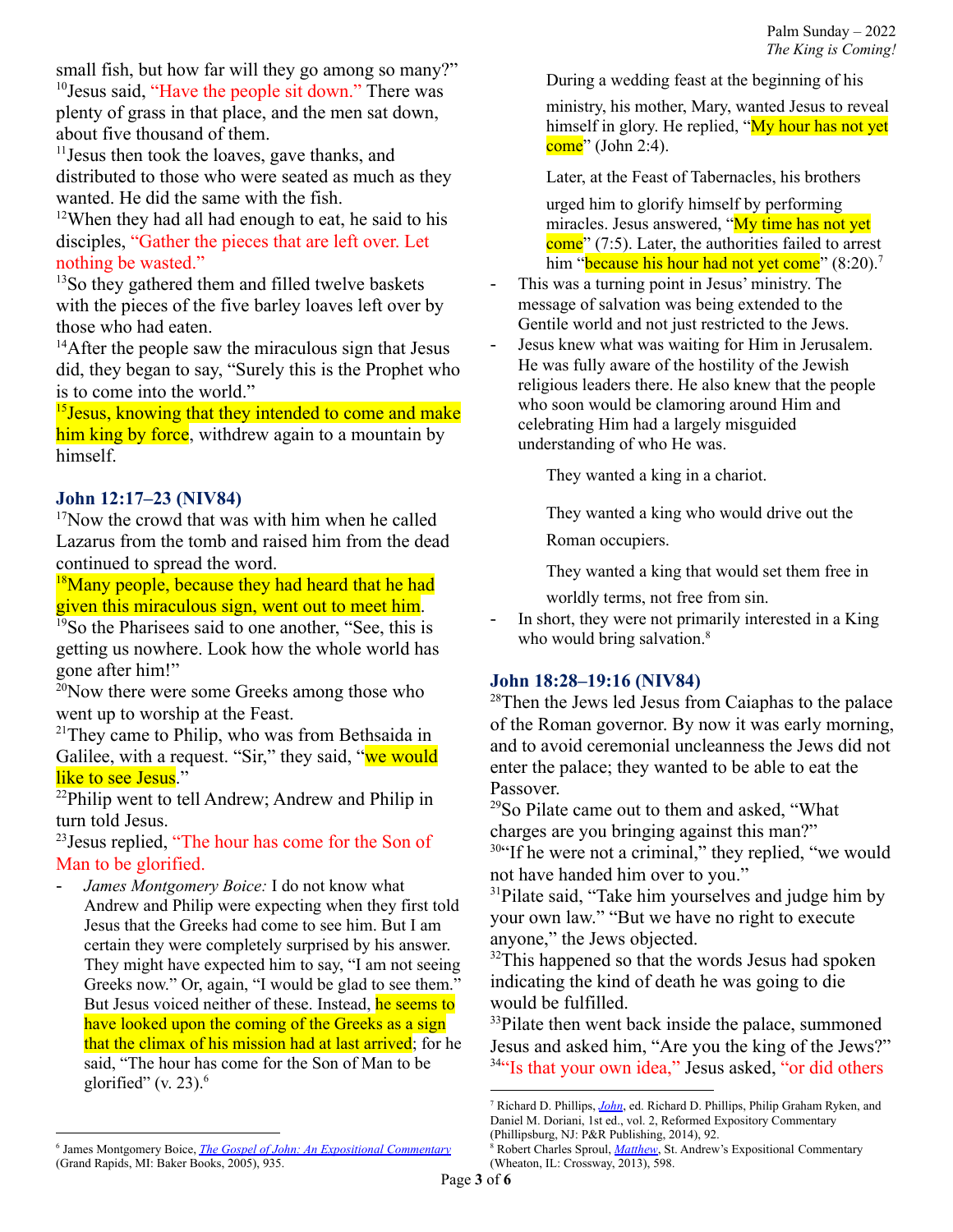## talk to you about me?"

<sup>35"</sup>Am I a Jew?" Pilate replied. "It was your people and your chief priests who handed you over to me. What is it you have done?"

<sup>36</sup> Jesus said, "My kingdom is not of this world. If it were, my servants would fight to prevent my arrest by the Jews. But now my kingdom is from another place."

 $37$ "You are a king, then!" said Pilate. Jesus answered, "You are right in saying I am a king. In fact, for this reason I was born, and for this I came into the world, to testify to the truth. Everyone on the side of truth listens to me."

<sup>38</sup>"What is truth?" Pilate asked. With this he went out again to the Jews and said, "I find no basis for a charge against him.

<sup>39</sup>But it is your custom for me to release to you one prisoner at the time of the Passover. Do you want me to release 'the king of the Jews'?"

<sup>40</sup>They shouted back, "No, not him! Give us Barabbas!" Now Barabbas had taken part in a rebellion.

<sup>1</sup>Then Pilate took Jesus and had him flogged.

<sup>2</sup>The soldiers twisted together a crown of thorns and put it on his head. They clothed him in a purple robe <sup>3</sup> and went up to him again and again, saying, "Hail, king of the Jews!" And they struck him in the face. <sup>4</sup>Once more Pilate came out and said to the Jews, "Look, I am bringing him out to you to let you know that I find no basis for a charge against him." <sup>5</sup>When Jesus came out wearing the crown of thorns and the purple robe, Pilate said to them, "Here is the man!"

<sup>6</sup>As soon as the chief priests and their officials saw him, they shouted, "Crucify! Crucify!" But Pilate answered, "You take him and crucify him. As for me, I find no basis for a charge against him."

<sup>7</sup>The Jews insisted, "We have a law, and according to that law he must die, because he claimed to be the Son of God."

<sup>8</sup>When Pilate heard this, he was even more afraid, <sup>9</sup> and he went back inside the palace. "Where do you come from?" he asked Jesus, but Jesus gave him no answer.

<sup>10</sup>"Do you refuse to speak to me?" Pilate said. "Don't you realize I have power either to free you or to crucify you?"

<sup>11</sup> Jesus answered, "You would have no power over me if it were not given to you from above. Therefore the one who handed me over to you is guilty of a greater sin."

<sup>12</sup>From then on, Pilate tried to set Jesus free, but the Jews kept shouting, "If you let this man go, you are no friend of Caesar. Anyone who claims to be a king opposes Caesar."

<sup>13</sup>When Pilate heard this, he brought Jesus out and sat down on the judge's seat at a place known as the Stone Pavement (which in Aramaic is Gabbatha). <sup>14</sup>It was the day of Preparation of Passover Week, about the sixth hour. "Here is your king," Pilate said to the Jews.

 $15$ But they shouted, "Take him away! Take him away! Crucify him!" "Shall I crucify your king?" Pilate asked. "We have no king but Caesar," the chief priests answered.

<sup>16</sup>Finally Pilate handed him over to them to be crucified. So the soldiers took charge of Jesus.

- Previous to this, Jesus would repeatedly say to those who witnessed his healings and miracles, "Do not tell anyone."
- Jesus did not want his deity revealed prematurely.
- Now, Jesus was announcing that He is the King, the King of a spiritual kingdom that will last forever.

#### **Matthew 4:12–17 (NIV84)**

 $12$ When Jesus heard that John had been put in prison, he returned to Galilee.

<sup>13</sup>Leaving Nazareth, he went and lived in Capernaum, which was by the lake in the area of Zebulun and Naphtali—

<sup>14</sup> to fulfill what was said through the prophet Isaiah: <sup>15"</sup>Land of Zebulun and land of Naphtali, the way to the sea, along the Jordan, Galilee of the Gentiles— <sup>16</sup>the people living in darkness have seen a great light; on those living in the land of the shadow of death a light has dawned."

<sup>17</sup>From that time on Jesus began to preach, "Repent, for the kingdom of heaven is near."

- Matthew was a Jew. He held the name of the Lord in high honor and strived to keep His name holy.

Because of this, Matthew used the phrase,

*kingdom of heaven,* more frequently than *kingdom of God,* in an effort to never use God's name in vain (3<sup>rd</sup> Commandment).

*Kingdom of heaven* was used exclusively in

Matthew in nearly 80 top Bible translations and only appeared in a few bottom tier paraphrased "translations" outside of the book of Matthew.

- John, the Baptist, was the forerunner of Jesus. He announced to the world that they needed to prepare for the coming of the Lord through a baptism of repentance.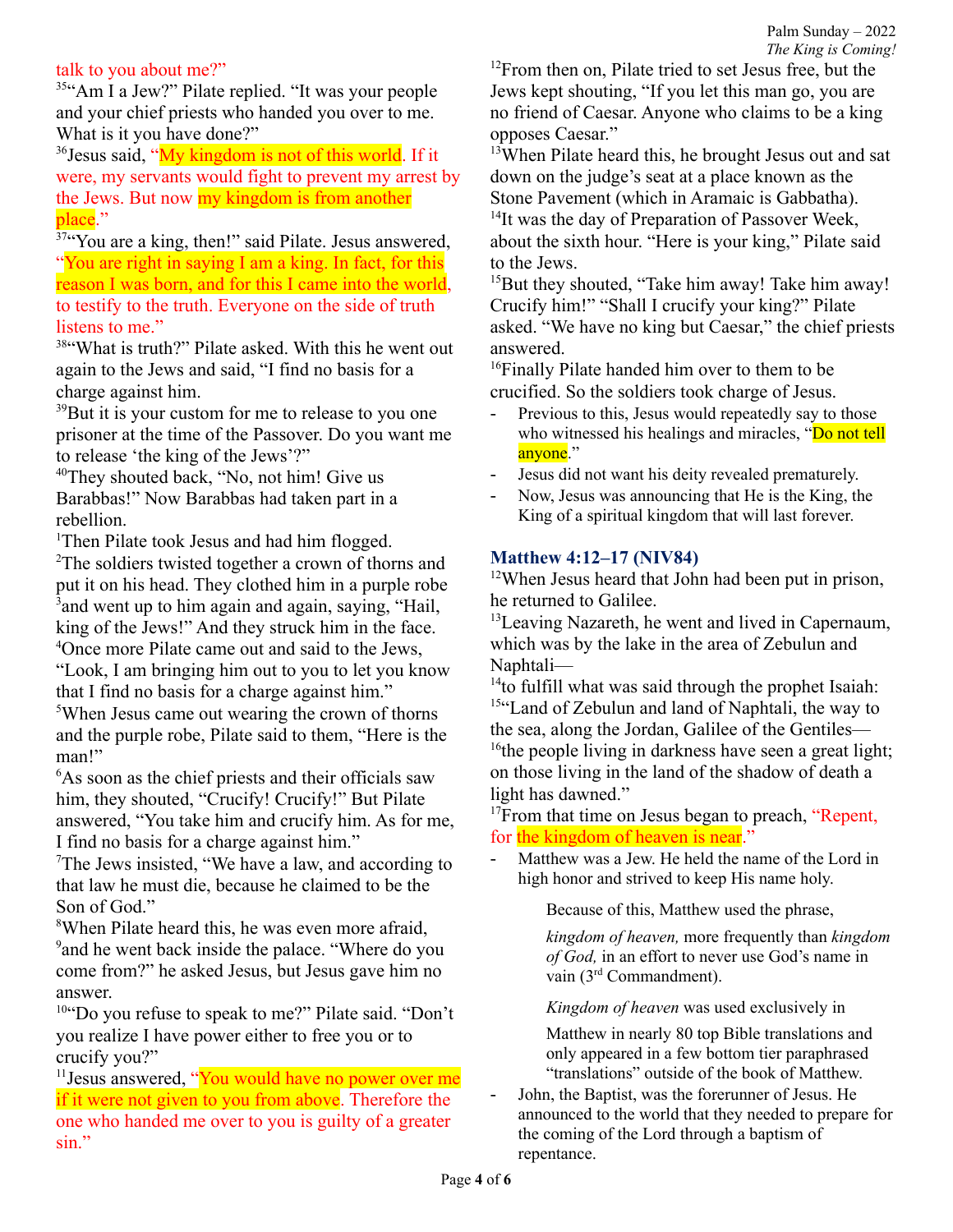When John was put into prison, Jesus began to proclaim that the kingdom of heaven was near. A kingdom with a king, and that king was Jesus.

### **Luke 16:16 (NIV84)**

<sup>16"</sup>The Law and the Prophets were proclaimed until John. Since that time, the good news of the kingdom of God is being preached, and everyone is forcing his way into it.

John the Baptist was the turning point from the Old Testament to the New.

The Old Testament had been proclaimed until the

arrival of John the Baptist. He introduce a new message: the good news of the Kingdom of God.

- *Is forcing his way* = **βιάζω** *biázō*; To overpower, impel, but also to rush into. In *Matt. 11:12*, the kingdom of God is sought with eagerness, haste. (See Proverbs 19:2.) It is not carefully thought of as to its consequences which may not be pleasant, such as persecution by one's very own household (Matt. 10:36), meaning that one presses himself in to seize the kingdom with his own energy as if the kingdom could be had as something to be grasped.

We see this today as people eagerly and flippantly

come forward to "accept Christ" without having experienced repentance of sin or having counted the cost of their acceptance (Matt. 16:24–28).

Implies the thoughtless eagerness with which the gospel was seized in the agitated state of men's minds.<sup>9</sup>

## **Luke 13:1–5 (NIV84)**

<sup>1</sup>Now there were some present at that time who told Jesus about the Galileans whose blood Pilate had mixed with their sacrifices.

<sup>2</sup>Jesus answered, "Do you think that these Galileans were worse sinners than all the other Galileans because they suffered this way?

<sup>3</sup>I tell you, no! But unless you repent, you too will all perish.

<sup>4</sup>Or those eighteen who died when the tower in Siloam fell on them—do you think they were more guilty than all the others living in Jerusalem?

<sup>5</sup>I tell you, no! But unless you repent, you too will all perish."

Jesus was preaching a message of repentance, not a "God loves everyone" message.

#### **Luke 18:9–14 (NIV84)**

<sup>9</sup>To some who were confident of their own righteousness and looked down on everybody else, Jesus told this parable:

<sup>10"</sup>Two men went up to the temple to pray, one a Pharisee and the other a tax collector.

<sup>11</sup>The Pharisee stood up and prayed about himself: 'God, I thank you that I am not like other men—robbers, evildoers, adulterers—or even like this tax collector.

 $12$ I fast twice a week and give a tenth of all I get.' <sup>13"</sup>But the tax collector stood at a distance. He would not even look up to heaven, but beat his breast and said, 'God, have mercy on me, a sinner.'

<sup>14"</sup>I tell you that this man, rather than the other, went home justified before God. For everyone who exalts himself will be humbled, and he who humbles himself will be exalted."

#### **Luke 13:22–24 (NIV84)**

 $22$ Then Jesus went through the towns and villages, teaching as he made his way to Jerusalem.

<sup>23</sup>Someone asked him, "Lord, are only a few people going to be saved?" He said to them,

 $24$ <sup>24"</sup>Make every effort to enter through the narrow door, because many, I tell you, will try to enter and will not be able to.

- *Make every ef ort* = ἀγωνίζομαι *agōnizomai =* to fight, struggle; *strain every nerve.*

Refers to the effort required in responding to

Jesus' message (i.e., repentance and giving attention to his message) so as to enter "through the narrow door." 10

- Included in this *striving* or *straining every nerve* is repentance.
- *Whole-hearted dedication and ef ort* are required.

The idea is not that a person works for his salvation, but that he *diligently seeks* God.

He casts himself totally upon the *belief that God*

*is*, that God actually exists (see He. 11:6).

It is the total commitment of one's life to God for salvation.<sup>11</sup>

# **John 3:3, 5 (NIV84)**

<sup>9</sup> Spiros Zodhiates, *The Complete Word Study [Dictionary:](https://ref.ly/logosres/wsntdict?ref=GreekStrongs.971&off=6&ctx=+%0a971.+~%CE%B2%CE%B9%CE%B1%CC%81%CE%B6%CF%89+bia%CC%81zo%CC%84%3b+fut.+bia%CC%81so%CC%84%2c+fro) New Testament* (Chattanooga, TN: AMG Publishers, 2000).

<sup>&</sup>lt;sup>10</sup> Alan J. Thompson, *[Luke](https://ref.ly/logosres/ws-15de63ebb9be4b708a4bec234be4395a?ref=Bible.Lk13.24&off=528&ctx=s+verse).+The+cstr.+~refers+to+the+effort)*, ed. Andreas J. Köstenberger and Robert W. Yarbrough, Exegetical Guide to the Greek New Testament (B&H Academic, 2016), 224.

<sup>11</sup> Leadership Ministries Worldwide, *The Gospel [according](https://ref.ly/logosres/posbkjv63lu?ref=Bible.Lk13.24&off=1771&ctx=t%2c+labor+fervently.+~Whole-hearted+dedica) to Luke*, The Preacher's Outline & Sermon Bible (Chattanooga, TN: Leadership Ministries Worldwide, 1996), 285.